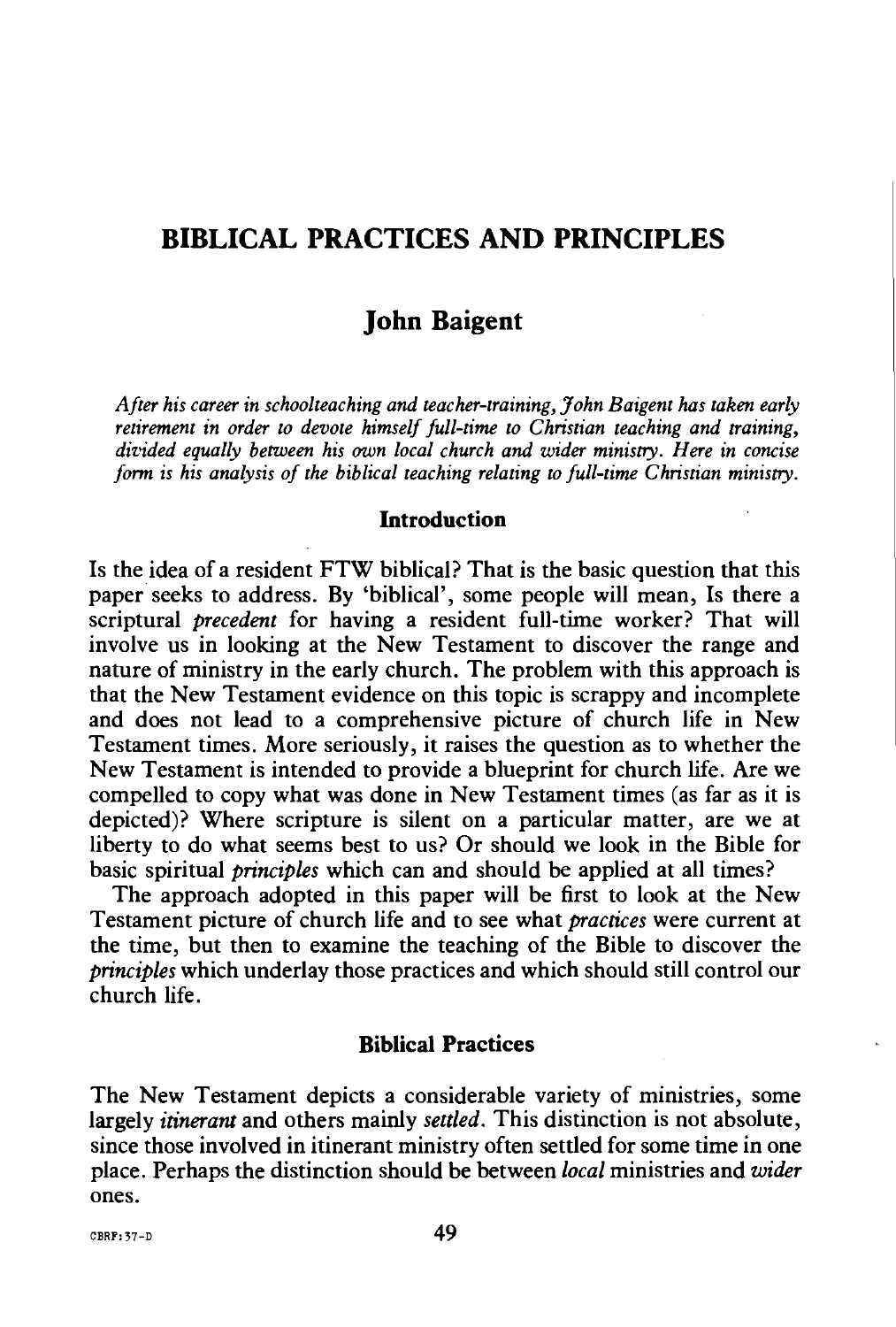#### Itinerant ministry

Itinerant Christian workers in New Testament times included apostles, evangelists, prophets and teachers. The apostles were commissioned to go into all the world as evangelists and teachers (Mt. 28:19f; Acts 1:8). This might well involve staying or being based in one place for a considerable time (cf Peter: Acts 8:14, 25; 9:43; 12:17; Paul: Acts 11:26; 15:35; 18:11; 19:10; 20:18ff), but ultimately it was a roving commission (cf Acts 9:32; Rom. 15: 18ff, 23f). Similarly, evangelists like Philip, whilst they might reside in one place for some time (cf Acts 8:5ff, 40; 21:8), were at the Lord's disposal to be moved about (cf Acts 8:26ff, 40). There is also evidence that prophets, although normally based in one place (cf Acts 13:1; 1 Cor. 14:29), might travel about amongst the churches (cf Acts 11:27; 15:32; 21:10). Probably we should also include here men like Timothy and Titus who seem to have been apostolic delegates, based for a time in one place but with responsibility for an area, and yet subject to recall by their apostle (cf 1 Tim. 1:3; 2 Tim. 1:15; 4:9, 13, 21; Tit. 1:5; 3:12).

We have little direct evidence as to how these itinerant Christian workers were financially supported or indeed whether they were in fact 'full-time'. It is quite probable that in many cases they engaged in secular employment, probably on a part-time basis, in order to support themselves (cfPaul: Acts 18:3; 20:33ff; 1 Cor. 9:6; 1 Thess. 2:9; 2 Thess. 3:7ff). On the other hand, 1 Corinthians 9:1-15 implies that at least some of the apostles received their means of livelihood from those to whom they ministered, and 2 Corinthians 11 :8ff and Philippians 4: 1Sff point to the practice of some Pauline churches in sending gifts to their founding apostle.

If we ask the question, To whom were they responsible? we have even less evidence on which to base a firm answer. Clearly each of the Lord's servants is accountable ultimately only to God (cf Rom. 14:4; 1 Cor. 4: 2-5), but that need not rule out some responsibility or answerability to other Christians through whom the Lord's direction might well come (cf Acts 11 :22; 13: lff). Peter felt obliged to answer criticisms of his actions (Acts 11:1-18). At the end of their first missionary journey Paul and Barnabas reported back to the commending church at Antioch (Acts 14:26f) and then found it necessary to clear their evangelistic message and strategy with the apostles and elders in Jerusalem (Acts 15; Gal. 2:1-10). In 2 Corinthians Paul feels it advisable to explain and defend his actions to one of his churches. Presumably Timothy and Titus and other apostolic delegates were answerable to their supervising apostle (cf 1 Tim. 1:3; 2 Tim. *4:2,* 9; Tit. 1:5; etc).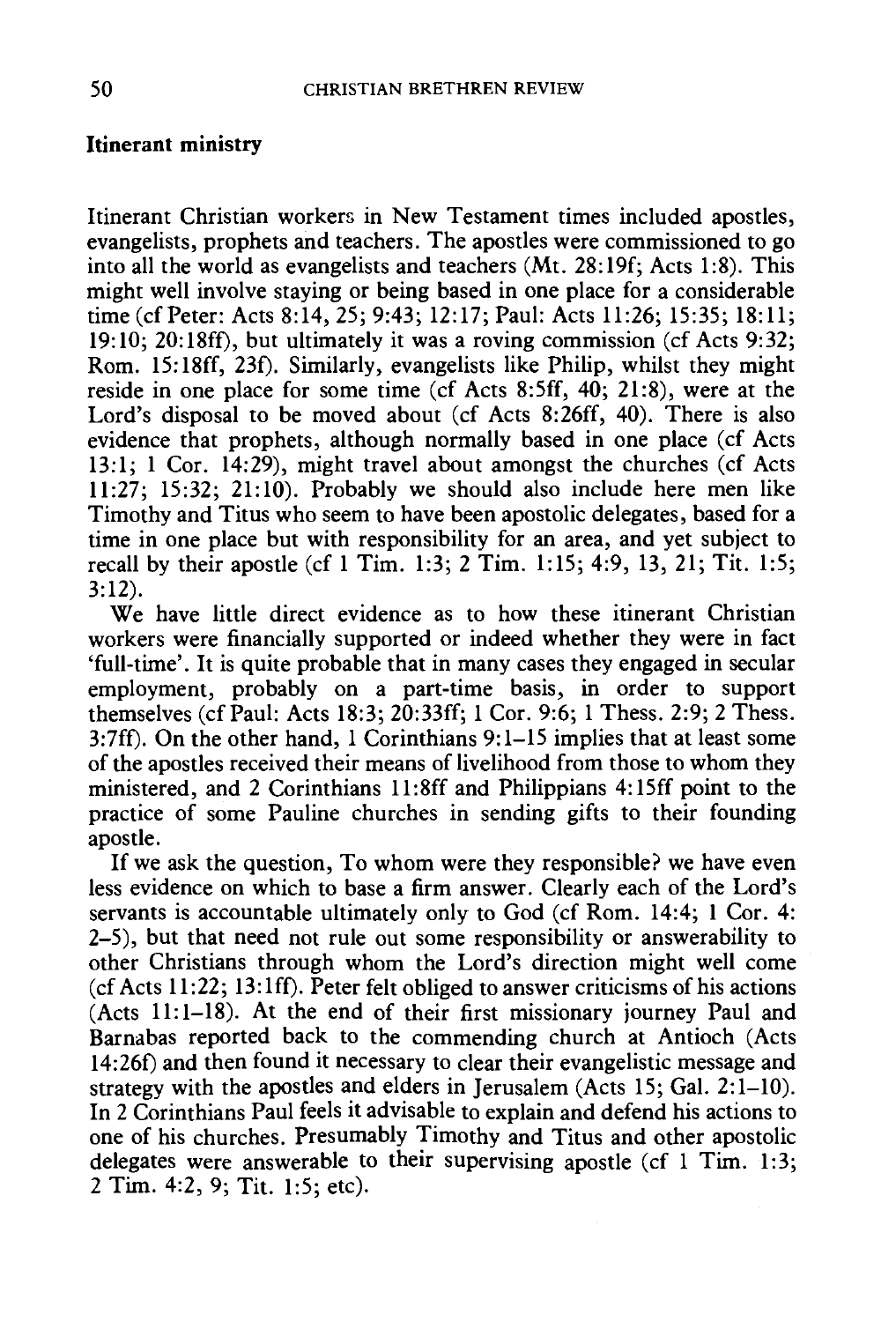#### Settled ministry

Ministry in the local church in New Testament times was in the first instance based on a wide variety of 'charismatic' gifts (cf 1 Cor. 12:7-11) which were apparently exercised in an ad hoc manner (cf 1 Cor. 14:26) but which also led to certain people being recognised as fulfilling particular roles, eg prophet, teacher, healer, etc (cf Acts 13:1; 1 Cor. 12:28). In addition, some were appointed to a clearly defined 'office', eg elder/ overseer, deacon (cf Acts 14:23; Phil. 1:1; 1 Tim. 3; Tit. l:Sff).

The charismatically-based roles are unlikely to have involved 'full-time' ministry. If the recognised officials (elders, deacons) followed their counterparts in the synagogue, it is most likely that they also were in fulltime or at least part-time secular employment. The main pieces of evidence for the possibility of full-time elders in New Testament times are 1 Timothy 5:17f, 1 Peter 5:2 and Galatians 6:6. The 'double honour' (1 Tim. 5:17) to be accorded to elders who do a good job in either administration or preaching and teaching is clearly a financial remuneration (or equivalent in kind). The fact that elders might be 'greedy for money' (1 Pet. 5:2; cf 1 Tim. 6:5ff; Tit. 1:11) suggests that they received some monetary reward, presumably on the basis of the principle expressed in Galatians 6:6. It would seem, then, that some of the elders, especially those who specialised in teaching, might not have had other employment or, at least, only a part-time job. The paucity of evidence will take us no further.

As with the itinerant workers, those in a settled ministry are in the first instance responsible to the Lord (cf Acts 20:28; Heb. 13:17; 1 Pet. 5:4). But again, that does not necessarily rule out some accountability or answerability to the local congregation and to an apostle or his delegate (cf Acts 20:17ff; 1 Tim. 5:19f).

#### Biblical Principles

Even if we cannot be totally sure that there were full-time resident workers in the New Testament church, the practice of having them can be regarded as 'scriptural' if it is compatible with the principles contained in the teaching of scripture.

#### Gifts and calling

If we ask, What should determine the nature and sphere of an individual's ministry? the New Testament seems to give us two answers.

1. In the first instance, a person's ministry depends on the gift or gifts that God has given: without the requisite gifts no one is able to fulfil any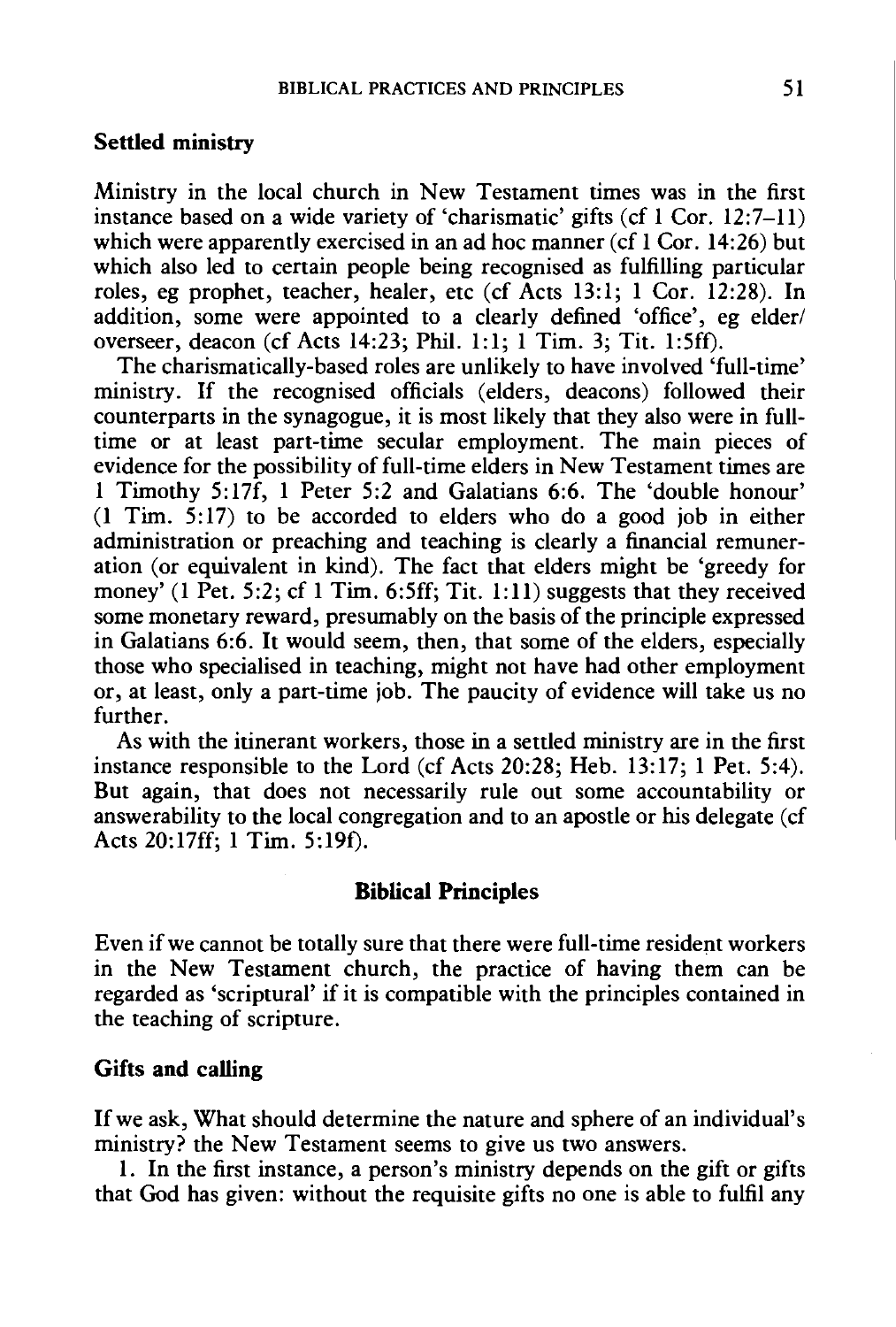spiritual ministry (cf Rom. 12:6ff; 1 Cor.  $12:7-11$ ; 1 Pet.  $4:10f$ ) and 1 Corinthians 12:28 seems to imply that possession of a gift constitutes a divine appointment to a particular role. It is no doubt expected that this divine appointment will be recognised and confirmed by the other members of the church.

2. In some cases, however, the New Testament speaks of a divine 'calling' to a particular role or office. Thus Paul received a direct call from God to be an apostle (cf Acts 26:16f; Gal. 1:1, 12, 1Sf) but also an indirect call via others to embark on a missionary journey (Acts 13: lff). Timothy's call to service came through Paul (Acts  $16:1ff$ ; 2 Tim. 2:6), but also involved divine confirmation through prophecy, and congregational recognition through laying on of hands by elders (cf 1 Tim. 1:18; 4:14). Elders (and deacons?) were appointed by apostles and apostolic delegates (Acts 14:23; Tit. 1:5), but this was probably seen as a divine calling and appointment (cf Acts 20:28; NB 'prayer and fasting' in Acts 14:23; cf 13:2f). What part the congregation played in this we are not told: presumably they were expected to recognise and endorse the people as divine choices.

If we then ask, What should determine whether a person's ministry is part-time or full-time? scripture seems to be pointing to two tests.

1. Can the person's gift/gifts be adequately developed and exercised for the maximum benefit of the church in his/her spare time or do they need more time and scope? Will the church suffer or be deprived if the gifts are not used on a full-time basis?

2. Is God calling the person to full-time service in a particular sphere and has that call been received or confirmed by the congregation and its leaders?

### Elders and deacons

The job-description of *elders/overseers* is clearly delineated in the New Testament: authoritative leadership and executive rule of the local church (cf Acts 20:28; 1 Thess. 5:12,17; 1 Tim. 3:5; Tit. 1:7; Heb. 13:17); teaching and pastoral care (cf Acts 20:28; Eph. 4: 11ff; 1 Tim. 3:3; 1 Pet. 5:2f). (For an expansion of these roles, see the excellent series, 'Shepherd the flock', by Neil Summerton in *Harvester* Jan-Nov, 1985). Scripture seems to allow for the possibility that certain elders will specialise in the teaching and pastoral role (cf Eph. 4: 11; 1 Tim. 5: 17f) and it is this aspect of the elders' work which may well demand full-time (or at least parttime)-rather than spare-time-involvement. The scriptural principle of plural leadership would seem to entail that such a full-time elder is not regarded as *'the* pastor' but *'a* pastor' (ie that the other elders also share in the pastoral task, although probably to a lesser extent according to the gift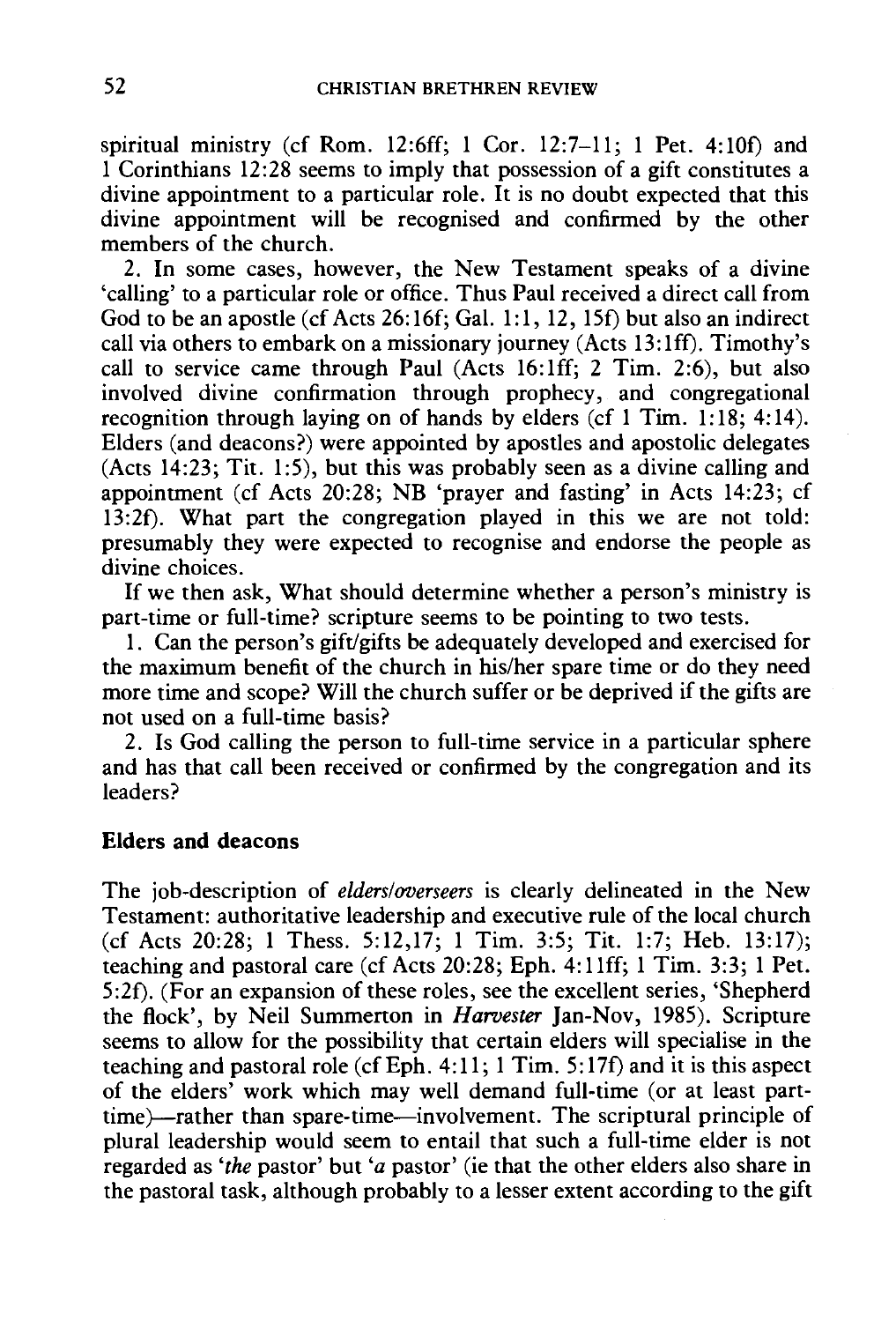and time available), not as *'the* teaching elder' but as *'a* teaching elder' (ie that the other elders also share in the teaching, if they have the requisite gift and time). Above all, it means that a full-time elder has no independent authority or executive function, but only the corporate authority which he shares with the leadership group as a whole.

The role of *deacons* (Phil. 1:1; 1 Tim. 3:8ff; cf Rom. 16:1) is nowhere spelled out in the New Testament. It would appear from passages like Acts 6:1-16 (where, however, the word 'deacon' does not occur) that the main task of deacons was to act as 'assistants' to the elders (cf Rom. 16:1; Acts 13:5 uses a different word of similar meaning), although their title *(diakonos-lit.* 'servant') surely refers to their relationship to the congregation, not to the elders! In today's church the role of deacon may be differentiated into specific tasks such as treasurer, house-group leader, pastoral visitor, music leader, Sunday school superintendent, youth leader, etc. Most of these roles can probably be fulfilled quite adequately on a spare-time basis, but the youth leader, for example, might well need to be a full-time occupation. Again, it is important that such a full-time deacon should not dominate the corporate leading and decision-making of the deacons as a group.

#### **Remuneration and responsibility**

The main responsibility for the financial support of any full-time (or parttime) settled worker lies with the local church (cf 1 Tim. 5:17f; **1** Thess. 5:12f). The scriptural principles are clear: 'the worker deserves his wages' (1 Tim. 5:18) and 'Anyone who receives instruction in the word must share all good things with his instructor' (Gal. 6:6). Presumably the Lord's command that 'those who preach the gospel should receive their living from the gospel' (1 Cor. 9:14) applies to full-time resident workers as well as to itinerant apostles or evangelists.

The chief point at issue is whether scripture rules out the provision of an agreed periodic payment or salary. Some would say that the basic principle is that the Lord's servant not in secular employment should look directly to the Lord to supply his needs (cf Phil. 4:19), leaving God to guide others as to when and how much to give to him. This arrangement clearly makes demands on the worker's faith, but may thereby be a means of strengthening it; it may also result in unnecessary strains being placed on a couple in a situation where regular income is essential. A compromise arrangement would be where no promise or agreement is made with the worker, but the church commits itself to a regular gift or payment. On the other hand, one might argue that if it is not wrong for a Christian in secular employment to receive a salary, why is it wrong for one in full-time ministry? The basic scriptural principle is that the onus is on the local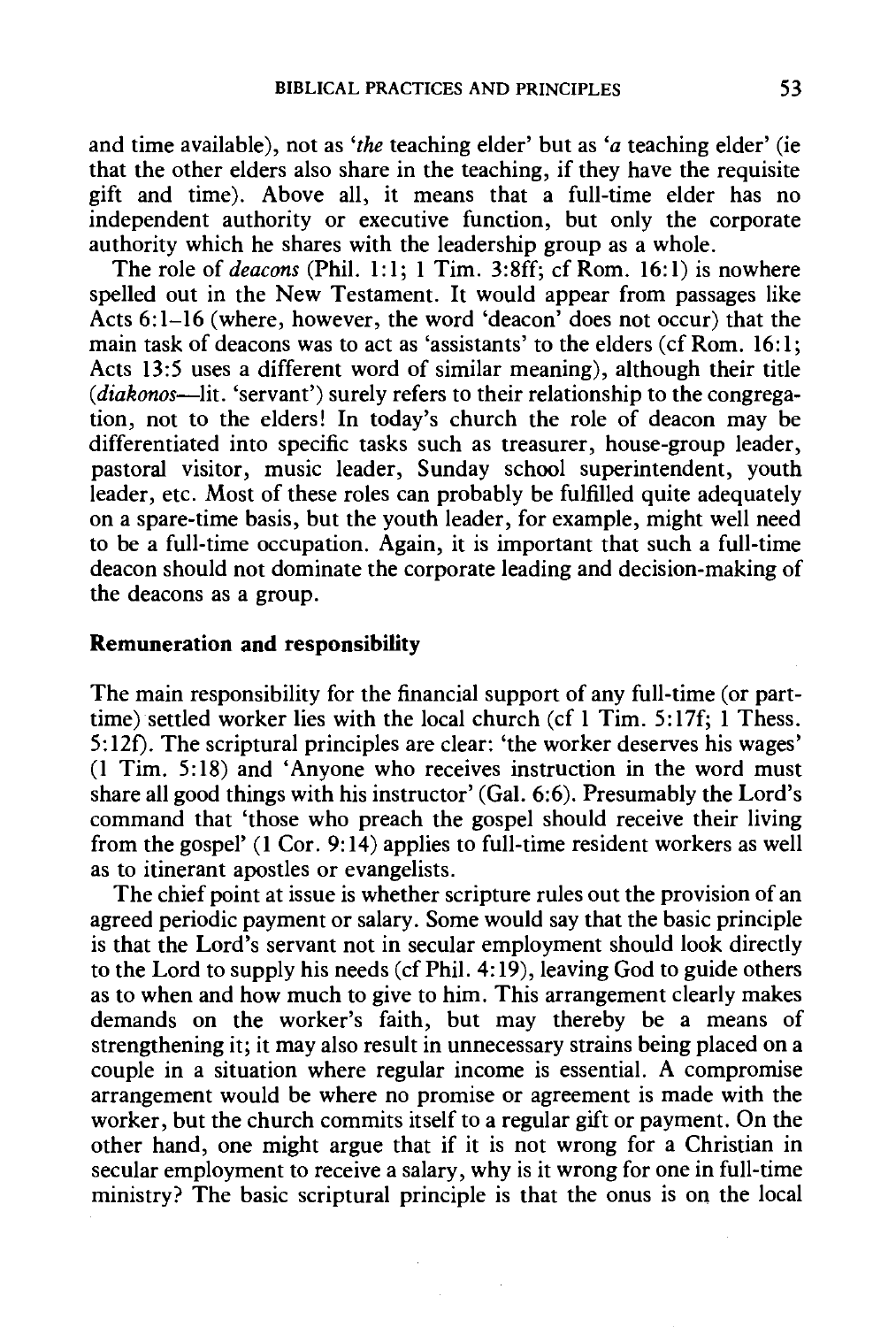church adequately to support those who give the whole or most of their potential earning time to the work of the local church. Arrangements may be worked out according to the particular wishes and needs of the partners involved without infringing any scriptural principles. The important thing is that whatever system is used it should not be so rigid and mechanical that no room is left for the Spirit to direct additional giving or other modifications.

In some circles the Old Testament practice of giving a tithe to the Levites (cf Num. 18:2lff) is taken as a precedent. All members of a local church are expected to tithe and all this money goes to the pastor and/or full-time elders. Giving to other needs both inside and outside the church must be additional to this tithe. This would seem to be a legalistic application of a provision of the old covenant and therefore against the spirit of the new covenant where the motivation for giving is gratitude and joy rather than duty and obedience (cf 2 Cor. 8 & 9). Nevertheless, it is a reminder of the responsibility of God's people to support those who give themselves full-time to the Lord's service.

Closely linked with the question of upkeep is that of direction and accountability. Do scriptural principles allow a contract of employment or should a full-time worker be totally free to follow the Lord's leading as he receives it directly from the Lord? The scriptural answer seems to be that whilst in the last analysis the Christian worker must be free to follow his own conscience and the guidance he receives directly from the Lord, he must also be subject to the local church he is serving and in particular to the elders (cf Eph. 5:21; Heb. 13: 17). Scripture does not seem to encourage the 'free-lance' worker who simply 'does his own thing' (cf Acts 15:24). The Christian worker must expect to receive the Lord's direction through others as well as through individually received guidance, and to find that the two are in agreement (cf Acts 13:1ff; Gal. 2:1-10). If the worker is employed by his local church, he should have a contract of employment ('everything should be done in a fitting and orderly  $way'$ — $\overline{\phantom{a}}$ Cor. 14:40) which should be flexible enough to allow for his own freedom of conscience. In the last resort he can, if necessary, terminate the agreement. If the worker is supported by ad hoc free will giving, he should not regard himself as independent of the direction and guidance of the local church. He is indeed the Lord's servant first (cf Rom. 14:4; 1 Cor. 3:5ff; 4:1ff), but he is also a servant of the congregation (cf Mark 9:35; 10:43ff; Phil. 2:4ff; 2 Cor. 11:8; 13:4; Gal. 5:13).

#### **Conclusion**

It seems, then, that the idea of a resident FTW is biblical, not simply in the sense that some *precedents* can be found in the New Testament picture